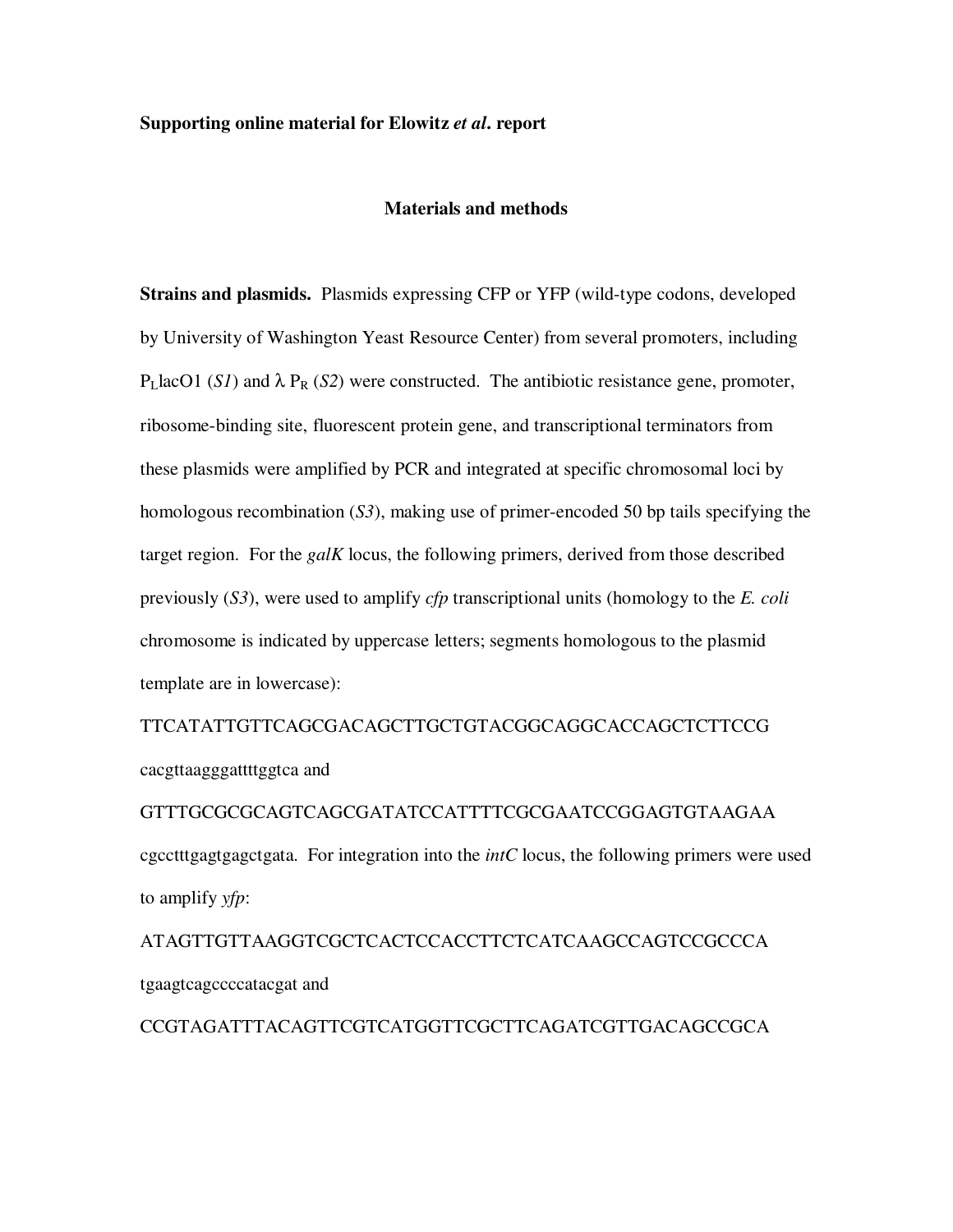gagtcagtgagcgaggaagc. Chromosomal inserts were moved to other strains, as necessary, by P1 transduction (*S4*).

For further repression of reporter genes (such as in Fig. 3, B and C), plasmid pREP4 (Qiagen) was introduced into cells. pREP4 carries the *lacI<sup>q</sup>* promoter mutation for high-level expression of *lac* repressor.

For experiments with the Repressilator, we replaced the *amp*<sup>R</sup> gene on the original plasmid (*S5*) with a Spectinomycin-resistance cassette (*S1*).

**Statistical equivalence of reporter genes.** Our methods assume that the two reporter genes are, on average, identically regulated. In other words, we assume that the distributions of the amounts of CFP and YFP per cell are the same. To verify this assumption, single-color distributions of strains containing *lac*-repressible promoter pairs (M22 and D22, Table 1) were measured and subjected to a Kolmogorov-Smirnov test. In both cases, the individual normalized distributions for CFP and YFP were consistent with the null hypothesis, that they were both sampled from the same underlying distribution (P=0.71 and 0.68, respectively). To check for possible interactions between CFP and YFP, we constructed strains containing a constitutive promoter  $(\lambda P_R)$  driving one color (CFP or YFP), and the lac-inducible promoter  $(P<sub>L</sub>$ lacO1) driving the other. No systematic differences were found among the measured distributions of the constitutive protein with different amounts of IPTG. With *lac*-regulated constructs, average amounts of both proteins could be varied in a co-linear fashion over two orders of magnitude.

**Measurement protocol.** Cultures were grown overnight in LB at 32°C. The next day, 2 ml of fresh LB was inoculated with 20  $\mu$ l of the overnight culture, grown at 32 $\degree$ C to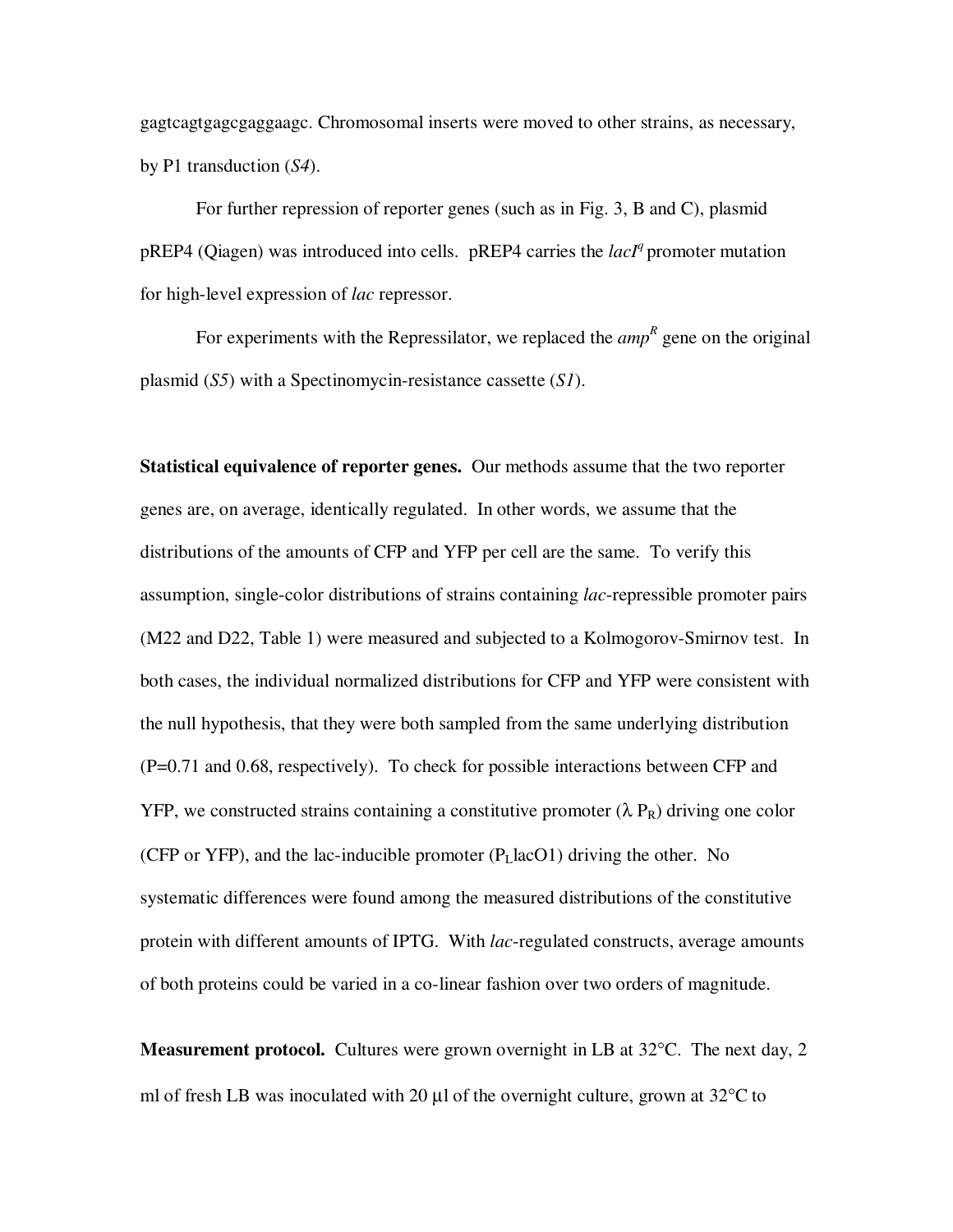$OD_{600}=0.2-0.3$ , and transferred to ice.  $\sim$  2 µl of cells were placed between a coverslip and a small slab of 1.5% agarose in PBS. Approximately 10 fields were acquired at 100X magnification with a Leica DMIRB/E fluorescence microscope, a cooled CCD camera (Orca II, Hamamatsu), and custom microscope control software. For each field, phase contrast and fluorescence (CFP cube = Chroma,  $\#31044v2$ , and YFP cube = Chroma, #41028) images were acquired. Analysis was done off-line with custom software. Fluorescence images were corrected for inhomogeneous illumination. The program identified individual cells on phase contrast images (shapes were filtered to eliminate non-cell phase-dark areas or clumps of cells), and extracted pixel values from corresponding regions of fluorescence images.

As a negative control, cells expressing GFP were measured through CFP, YFP, and GFP (Chroma, #HQ41001) filters and processed as above. The resulting "noise",  $\eta_{\text{int0}} \approx 0.02$  approximates the error level of the measurement system as a whole. Intrinsic noise values may thus overestimate true values by a factor of  $\sqrt{1 + \eta_{\text{int}}^2} / \eta_{\text{int}}^2$  (≤12% for all data).

**Definitions of noise and parameterization of data.** Intrinsic noise  $(\eta_{int})$ , extrinsic noise  $(\eta_{ext})$ , and total variation  $(\eta_{tot})$  were defined as follows:

$$
\eta_{\scriptscriptstyle int}^2 \equiv \frac{\langle (c-y)^2 \rangle}{2 \langle c \rangle \langle y \rangle}; \qquad \eta_{\scriptscriptstyle ext}^2 \equiv \frac{\langle cy \rangle - \langle c \rangle \langle y \rangle}{\langle c \rangle \langle y \rangle} \qquad \eta_{\scriptscriptstyle tot}^2 \equiv \frac{\langle c^2 + y^2 \rangle - 2 \langle c \rangle \langle y \rangle}{2 \langle c \rangle \langle y \rangle}
$$

Here the  $i^{th}$  element of vectors  $c$  and  $y$  contains the average CFP or YFP intensity, respectively, of the *i*<sup>th</sup> cell in the sample. Angled brackets denote means over the cell population. These definitions treat *cfp* and *yfp* data symmetrically, allow  $\eta_{int}$  to be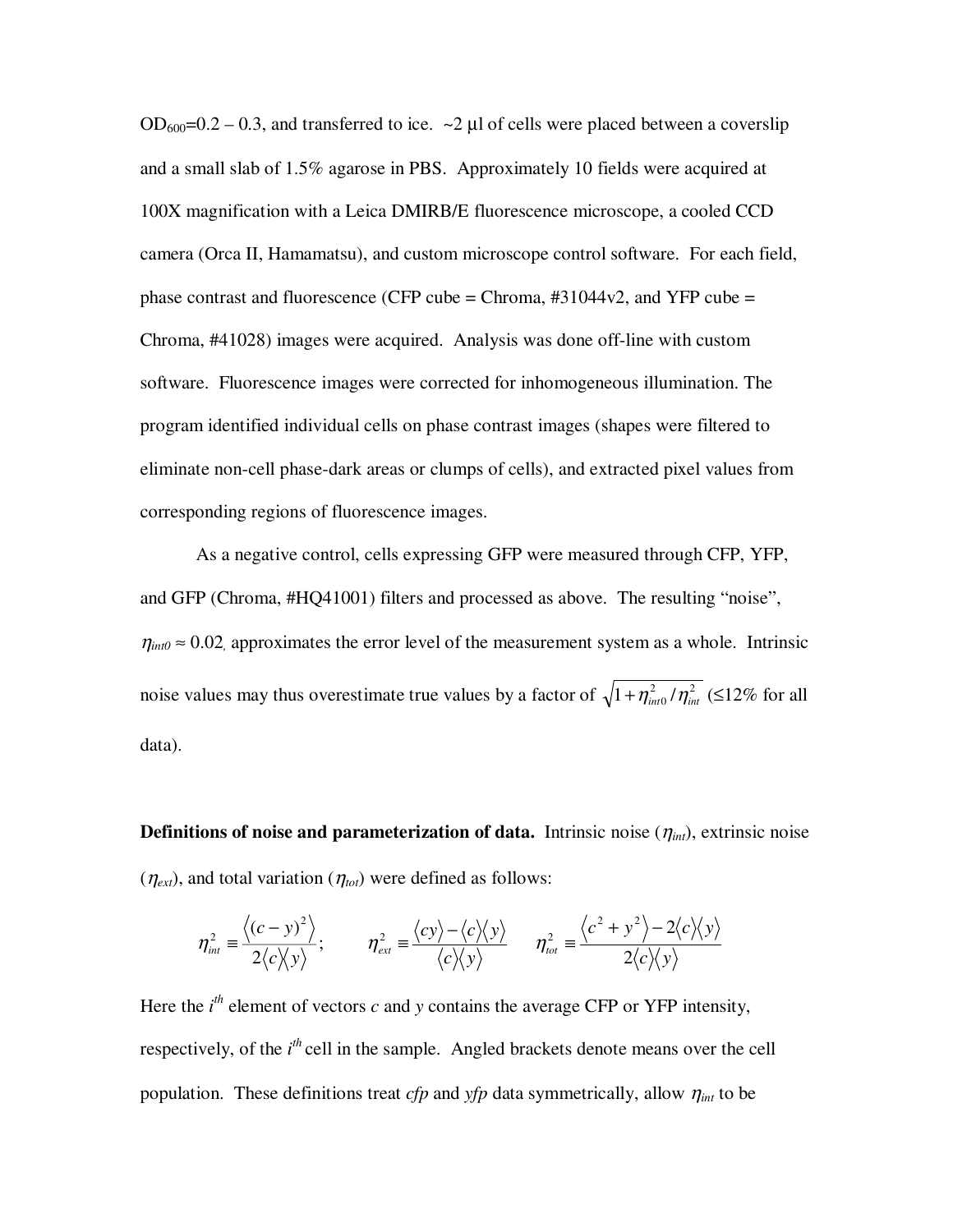interpreted as the normalized r.m.s. distance from the line defined by CFP=YFP (Fig. 2B), and satisfy  $\eta_{int}^2 + \eta_{ext}^2 = \eta_{tot}^2$  (*S6*). Thus, when either source of noise decreases to 0, the other sets the total noise entirely. Error bars (see Figure 3) were calculated by the bootstrap method from the actual distributions.

In the form  $\eta_{int}^2 \approx c_1/m + c_2$ , the  $c_1$  term represents the increase in intrinsic noise that accompanies a decrease in the rate of transcription.  $c_2$  is expected to be non-zero due to fluctuations in extrinsic variables (*S6*). In addition, stochastic differences in replication time may also contribute; in particular, note the increased value of *c2* in ∆*recA* cells (Fig. 3, B and C).

**Microcolonies.** Microcolonies were grown on low-melt Seaplaque agarose (BMA) in M9 Minimal Medium supplemented with 0.2% glycerol, 0.01% Casamino Acids, biotin  $(0.15 \,\mu\text{g/ml})$ , and  $1.5 \,\mu\text{M}$  thiamine. Cells were prepared as above, but at one twentieth the density. Custom software and ImageProPlus (Media Cybernetics) were used to control the automated microscope functions and maintain focus during timelapse.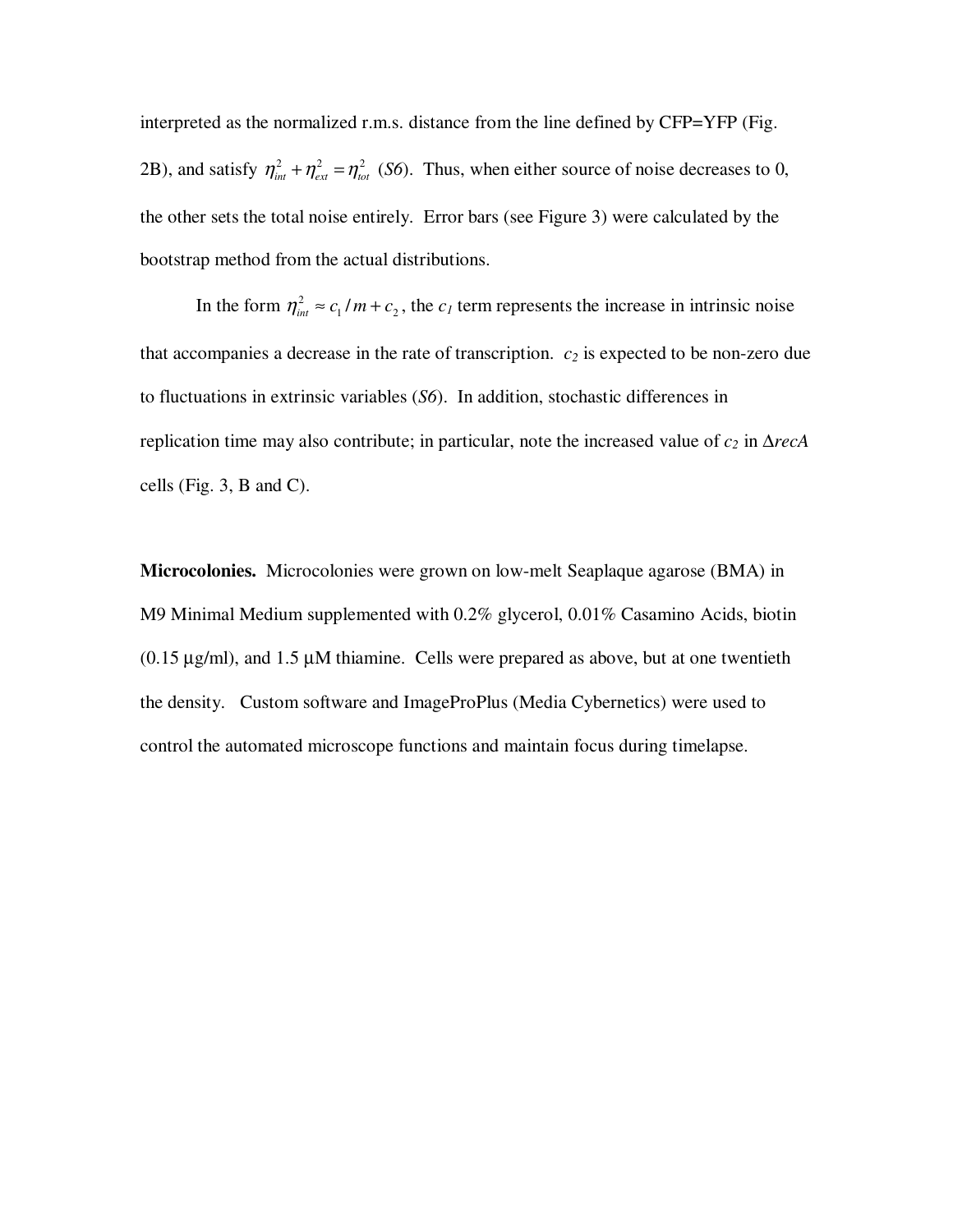## **Supplementary Figure**



Fig. S1. A map of the *E. coli* chromosome with the origin of replication (*oriC*), *cfp* and *yfp* loci indicated. Locations were chosen to avoid systematic, but remain sensitive to stochastic, differences in gene copy number. The <> symbol denotes replacement by homologous recombination (*S3*).